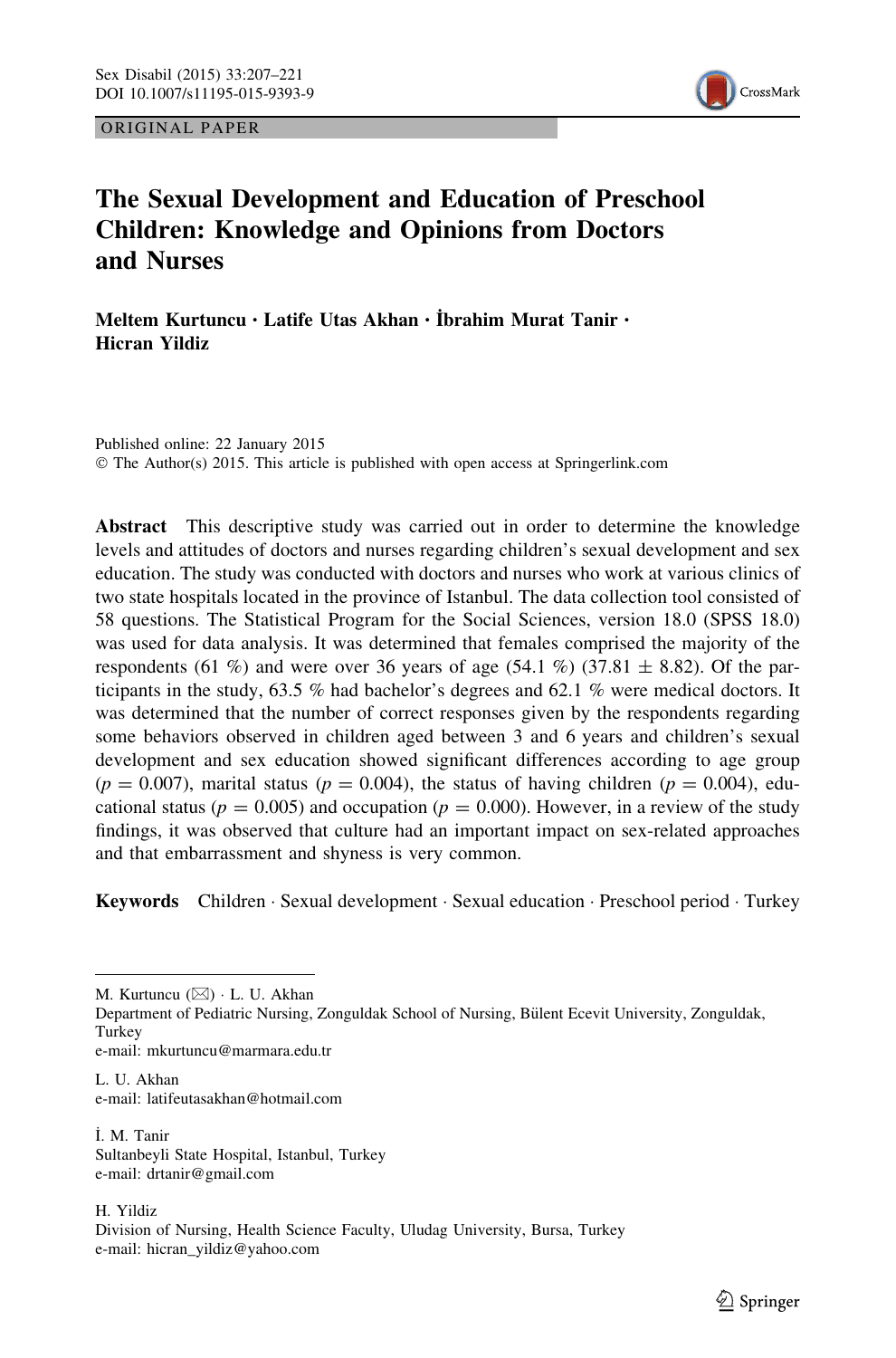#### Introduction

The preschool period is the time when a child meets, learns about, and communicates first with his close environment and family and then with the extended family and the whole environment  $[1, 2]$  $[1, 2]$  $[1, 2]$  $[1, 2]$  $[1, 2]$ . The period particularly between the ages of 0–6, which is known as the early childhood period (preschool period), is a very critical period where learning is fastest, the child is affected the most from environmental factors, and the chance is highest that the child will maintain acquired attitudes, behavior and habits in the following years [\[1\]](#page-13-0). In this period when the basis of the child's personality is formed, the child needs guidance from a source knowledgeable about areas of development. One of those areas is the sexual development of the child. As with many other subjects, placing importance on sexual education in this period has many benefits in terms of development [[3–5\]](#page-13-0).

The concept of sexuality is generally attributed to adolescence and kept separate from childhood. However, sexuality does not emerge suddenly during adolescence; it starts from the moment a baby is born [[6\]](#page-13-0). In adolescence, knowledge and attitudes about sexuality change under the impact of environmental factors, going beyond the individual's own thoughts and perceptions [[7,](#page-13-0) [8](#page-13-0)]. Parents, teachers, families, neighbors and the media all have important roles in the sexual education of children and give children sexual education from birth without even noticing that they are doing so [\[4,](#page-13-0) [8–13](#page-13-0)]. Studies have confirmed that sexual education is a lifelong process that starts at birth [[14](#page-13-0), [15](#page-13-0)].

Bulut [[16](#page-13-0)] stated that the sexual education of children has been long neglected, most probably because children do not have the ability to reproduce. Artan [[17](#page-13-0)] has suggested that the term ''sexual education'' primarily conjures up the idea of reproduction and thus, having sex. However, when the definition of sexual identity is considered, it is very clear that the context of sexual education should be very different [\[3\]](#page-13-0).

There are different ideas on whether or not preschool children should receive sexual education, which topics such an education would include, and at what age such education should be started. In particular, parental awareness of the role they play in the personal development of their children will have a positive effect on their children's sexual development. A child who receives sexual education in phases in a manner appropriate to his/her age would be expected to be more stable in his/her relationships with the opposite sex in later life [\[15\]](#page-13-0).

There have not been sufficient studies in Turkey on the sexual education of children. Efforts aiming to raise awareness and provide knowledge to families have also been insufficient. It can be seen that there are many more studies on the subject in other countries where these topics are included in educational programs [[18](#page-13-0), [19](#page-14-0)].

Doctors and nurses who work in healthcare are in an important position to achieve the early diagnosis of high-risk children and families. Health professionals working in hospital units are the first to encounter children and families [[20](#page-14-0)]. An important role falls on the shoulders of health professionals in educating children about sexual development and in preparing and handing out booklets to families via family health centers [[21](#page-14-0)]. Thus, it is important to know the extent of knowledge of doctors and nurses and their attitudes on the sexual development and education of children.

This study was performed in order to determine the knowledge, attitudes, and opinions of doctors and nurses working in health care who are in a unique position to reach parents regarding the sexual development and education of their children.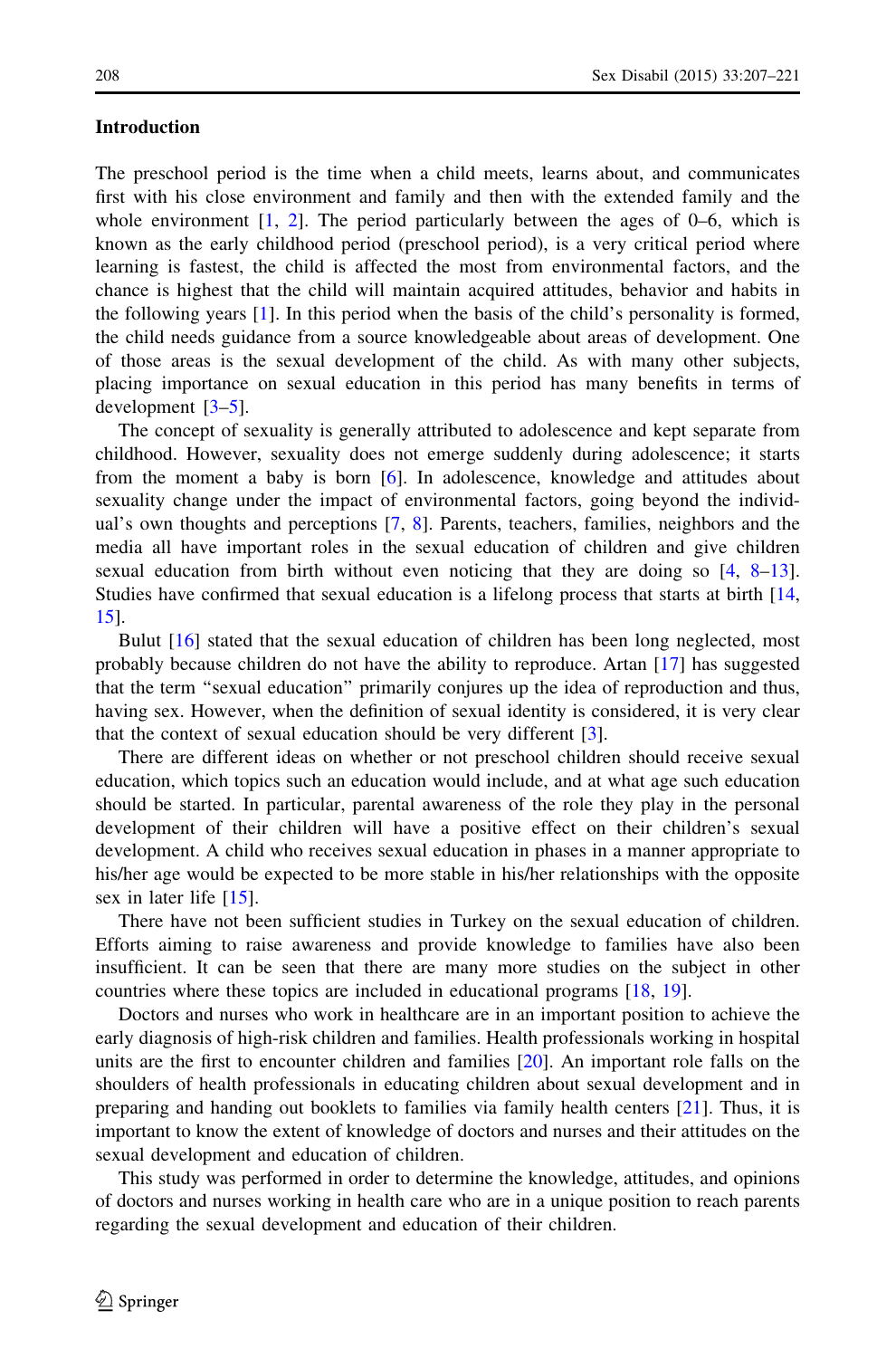## Materials and Methods

Study Group and Sample Size

This descriptive study was carried out in order to determine knowledge levels and attitudes of doctors and nurses regarding children's sexual development and sex education. The study was conducted with doctors and nurses working at the various clinics of two state hospitals located in the province of Istanbul. A total of 138 doctors and 150 nurses work at these hospitals. The study was completed with the participation of 104 doctors and 55 nurses since some of them were on vacation, were absent due to sickness, or did not wish to participate in the study.

# Collection of Data

The data collection tool consisted of 58 questions and was prepared by the researcher based on published literature and the opinions of two experts  $[2, 3, 5]$  $[2, 3, 5]$  $[2, 3, 5]$  $[2, 3, 5]$  $[2, 3, 5]$  $[2, 3, 5]$ . The questionnaire consisted of three sections: The first section included seven questions about the demographic characteristics of the doctors and nurses; the second section included five questions about the knowledge of the doctors and nurses regarding children's sexual development and sex education. The third section included 46 items on some sexual behaviors of children, children's sexual development, and sex education. The choices in the third section were ''True'', ''False'', and ''I do not know''. A test run of the questionnaire was carried out with ten people. Data pertaining to the participants taking part in the test run were excluded from the study.

# Implementation of the Data Collection Tool

This study was conducted between October and November 2013. The researchers visited clinics during the night and day shifts and gave the questionnaire to doctors and nurses who agreed to participate in the study. The aim of the study was explained to the participants, who completed the forms individually. Filling out the questionnaire took an average of 15 min. The completed forms were received in sealed envelopes.

## Assessment of Data

The Statistical Program for the Social Sciences Version 18.0 (SPSS 18.0) was used for data analysis. In addition, we calculated percentages and averages and performed the Kruskall Wallis-H, Mann–Whitney U and Tukey HSD tests for statistical analysis.

# Ethical Aspects of the Study

Written permission was obtained from the hospitals where the study was conducted. In the light of the principle of autonomy, ''informed consent'' was obtained from the doctors and nurses after explaining the study's aim, plan, and its expectations from the participants. Participation in the study was voluntary. We told the participants that they were free to participate or not participate, that they could withdraw from the study at any point and that they had the right to abstain from providing information. The ''loyalty-privacy'' principle was upheld by reassuring the participants that their personal information would not be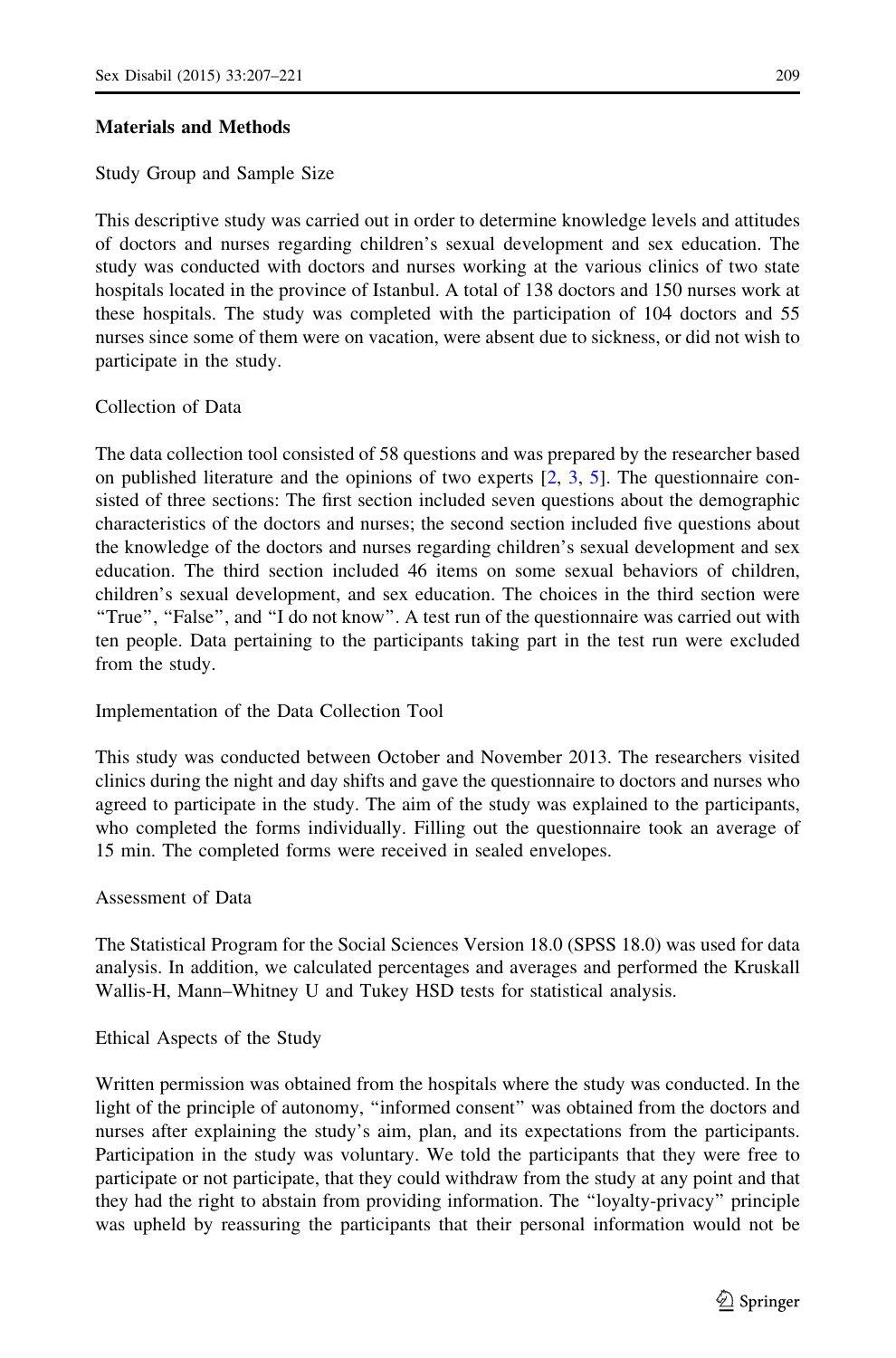revealed to anyone other than the researchers or that no one else would be permitted others to access this information.

## Findings

In this study, which was conducted in order to determine knowledge levels, attitudes, and opinions regarding sex education for children among doctors and nurses working in health services who are in an important position to reach parents with regard to children's sexual development and sex education, we reached the following results.

#### Sociodemographic Characteristics

It was determined that the females comprised the majority of the respondents (61 %) and were over the age of 36 years (54.1 %) (37.81  $\pm$  8.82). Of the respondents, 81.1 % were married and 89.4 % were members of a nuclear family. Among the married participants, 80.5 % had children and most (41.4 %) had two children. Another 63.5 % had bachelor's degrees and 62.1 % were medical doctors (Table [1](#page-4-0)).

#### Sexual Education

Of the respondents,  $93.1\%$  thought that it is necessary to provide sex education for children. The majority  $(54.7 \%)$  stated that sex education for children should start at the ages of 7–12 years and 30.8 % thought that parents should provide this education. Another 6.3 % had attended a training program on sex education for children and 30 % reported that they received this training during undergraduate study.

# Attitudes Toward Sexual Education

Of the respondents,  $85.2\%$  reported that they had waited for their children to ask questions in order to inform them about sexuality and 70.3 % stated that they talked to their children on any topic related to sexuality. Among the study participants, the most common topic talked about with children was ''bodily differences between genders'' and the topic least talked about was "masturbation" (Table [2](#page-5-0)).

When we examined the distribution of the opinions of the respondents regarding some behaviors observed in children between the ages of 3–6 years and the topic of children's sexual development and sex education (Table [3\)](#page-6-0), we found that the respondents found the statement ''Children aged between 5 and 6 years may try to touch their mothers' or other women's breasts" the most accurate statement (96.2 %) and that the statement "Sexuality and sex education starts during adolescence'' was perceived as the most inaccurate statement (71.1 %). The mean total accurate response score was found to be 33.15  $\pm$  5.70.

It was determined that the number of correct responses given by the respondents regarding some behaviors observed in children between the ages of 3–6 years and children's sexual development and sex education showed significant differences according to age group, marital status, the status of having children, educational status, and occupation (Table [4](#page-10-0)).

The number of correct answers is less in the single respondents than in the married and divorced. The number of correct answers in the age group 25 and under is less than in the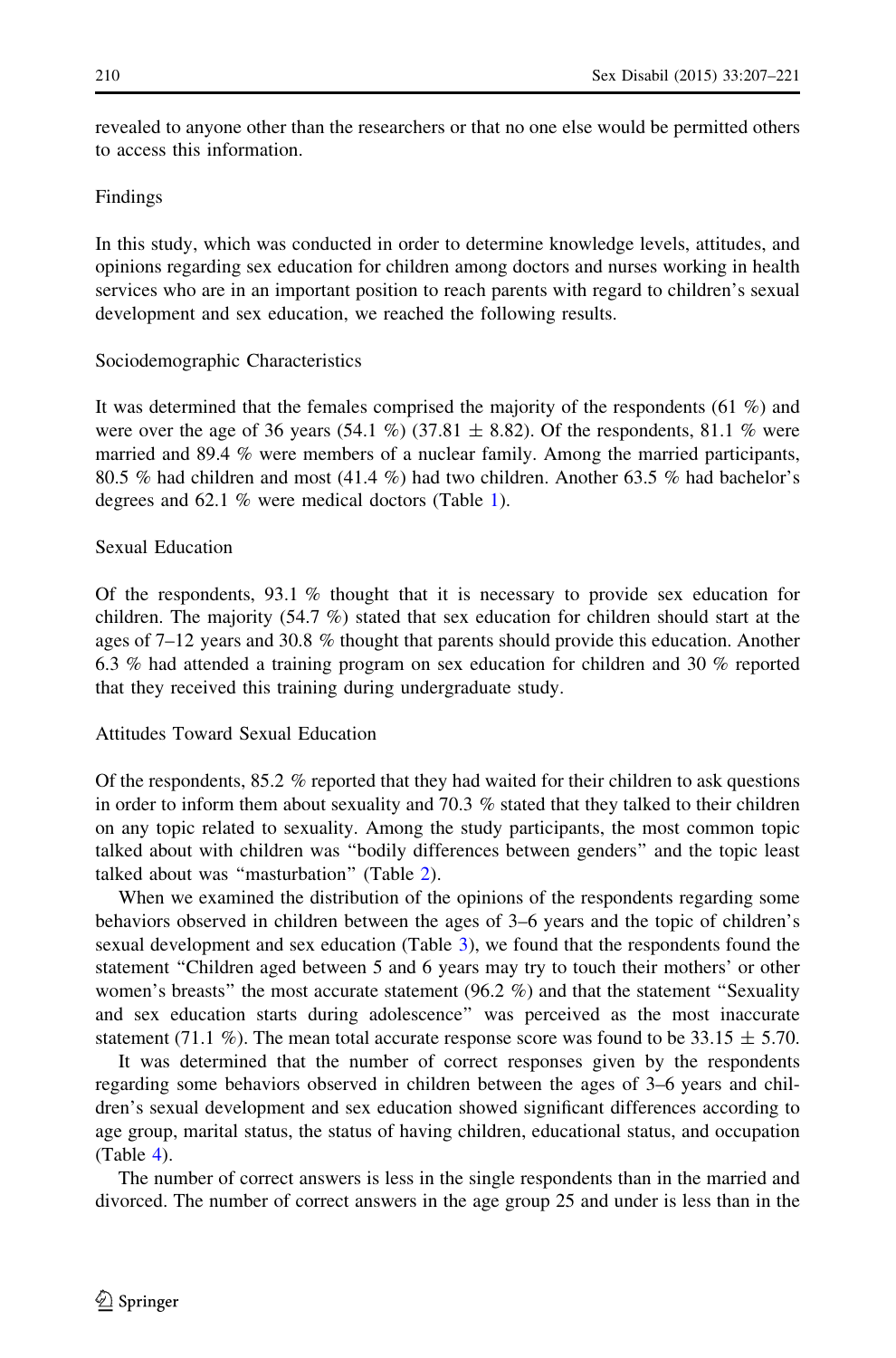<span id="page-4-0"></span>Table 1 Distribution of sociodemographic characteristics

among cases  $(N = 159)$ 

| Socio-demographic characteristics | n                | %              |
|-----------------------------------|------------------|----------------|
| Gender                            |                  |                |
| Female                            | 97               | 61.0           |
| Male                              | 62               | 39.0           |
| Age                               |                  |                |
| 25 and $\downarrow$               | 7                | 4.4            |
| $26 - 30$ years                   | 26               | 16.4           |
| $31-35$ years                     | 40               | 25.2           |
| 36 and 1                          | 86               | 54.1           |
| Age                               |                  |                |
| $(\bar{X} \pm SD \text{ years})$  | $37.81 \pm 8.82$ | (Range: 18–62) |
| Marital status                    |                  |                |
| Married                           | 129              | 81.1           |
| Single                            | 26               | 16.4           |
| Divorced                          | 4                | 2.5            |
| Family type                       |                  |                |
| Nuclear family                    | 135              | 84.9           |
| Extended family                   | 20               | 12.6           |
| Single parent                     | $\overline{4}$   | 2.5            |
| Do you have children?             |                  |                |
| Yes                               | 128              | 80.5           |
| N <sub>0</sub>                    | 31               | 19.5           |
| Number of children $(n = 128)$    |                  |                |
| $\mathbf{1}$                      | 49               | 38.3           |
| $\overline{c}$                    | 53               | 41.4           |
| 3                                 | 22               | 17.2           |
| 4 and more                        | $\overline{4}$   | 3.1            |
| <b>Educational</b> status         |                  |                |
| Vocational school of health       | 12               | 7.5            |
| Associate of science              | 10               | 6.3            |
| Bachelor's degree                 | 101              | 63.5           |
| Other                             | 36               | 22.6           |
| Occupation                        |                  |                |
| Doctor                            | 104              | 65.4           |
| Nurse                             | 55               | 34.6           |

age groups 31–35 and 36 and above. The number of correct answers is higher in the group of university graduate respondents compared to other graduates.

The number of correct responses given by the respondents regarding some behaviors observed in children of the ages 3–6 and children's sexual development and sex education showed significant differences according to whether or not the respondents thought it was necessary to provide children with sex education and whether or not they talked to children about any topic related to sexuality (Table [5\)](#page-11-0).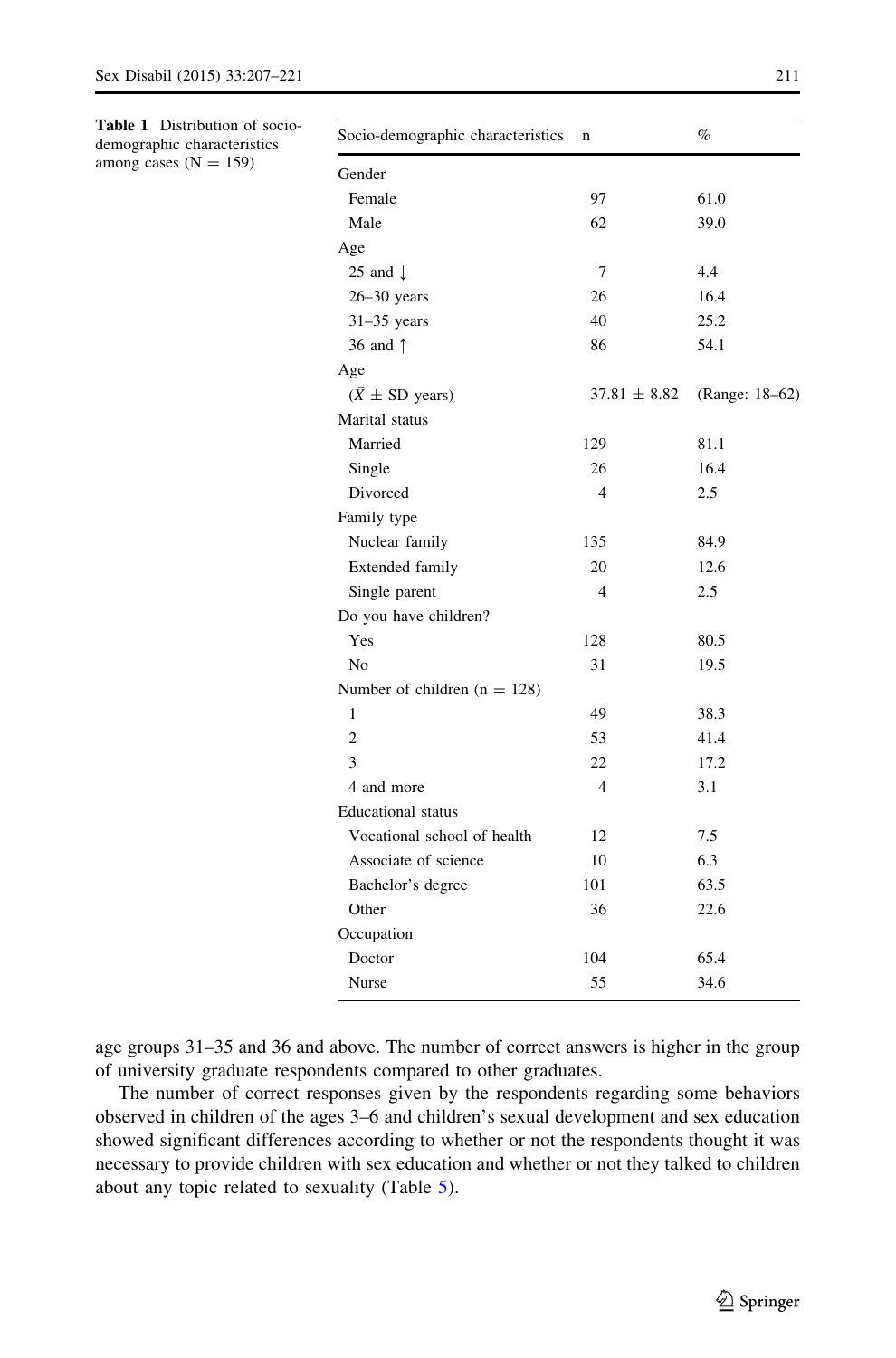| Thoughts about sex education                                                              | n              | $\%$ |
|-------------------------------------------------------------------------------------------|----------------|------|
| Do you think it is necessary to provide sex education for children?                       |                |      |
| Yes                                                                                       | 148            | 93.1 |
| No                                                                                        | 11             | 6.9  |
| At what age do you think sex education should be started?                                 |                |      |
| $0-3$ years                                                                               | $\overline{2}$ | 1.3  |
| 4–6 years                                                                                 | 63             | 39.6 |
| $7-12$ years                                                                              | 87             | 54.7 |
| $13-18$ years                                                                             | $\tau$         | 4.4  |
| Who should provide sex education for your child?                                          |                |      |
| Mother-father                                                                             | 49             | 30.8 |
| School                                                                                    | 2              | 1.3  |
| An expert                                                                                 | 65             | 40.9 |
| Parents and schools                                                                       | 29             | 18.2 |
| Parents, school and experts                                                               | 13             | 8.2  |
| Parents and experts                                                                       | $\mathbf{1}$   | 0.6  |
| Did you receive training on children's sex education before?                              |                |      |
| Yes                                                                                       | 10             | 6.3  |
| No                                                                                        | 149            | 93.7 |
| From whom did you receive this training and how long was the training program? $(n = 10)$ |                |      |
| From an expert friend for a short period                                                  | 2              | 20.0 |
| During undergraduate study                                                                | 3              | 30.0 |
| During my specialization in medicine                                                      | $\mathbf{1}$   | 10.0 |
| From a private institution for 6 months                                                   | 1              | 10.0 |
| From a private center for a month                                                         | $\mathbf{1}$   | 10.0 |
| From a psychiatrist friend for a short period                                             | 1              | 10.0 |
| From a psychologist                                                                       | $\mathbf{1}$   | 10.0 |
| Do you wait for your child to ask questions in order to provide information on sexuality? |                |      |
| I wait for him/her to ask questions                                                       | 109            | 85.2 |
| I do not wait for him/her to ask questions                                                | 19             | 14.8 |
| Have you talked to your child about any sexuality related topic?                          |                |      |
| Yes                                                                                       | 90             | 70.3 |
| No                                                                                        | 38             | 29.7 |
| Which topics did you talk with your child? $(n = 90)^{a}$                                 |                |      |
| Bodily differences between genders                                                        | 90             | 100  |
| Pregnancy and birth                                                                       | 63             | 70   |
| Reproduction                                                                              | 71             | 78.9 |
| Slang and swear words                                                                     | 37             | 41.1 |
| Masturbation                                                                              | 10             | 11.1 |
| Sexual abuse                                                                              | 16             | 17.8 |
| Health and hygiene rules                                                                  | 79             | 87.8 |
| Sexual curiosity and games (marital games and playing doctor)                             | 54             | 60.0 |

<span id="page-5-0"></span>**Table 2** Distribution of opinions and approaches regarding sexuality among cases ( $N = 159$ )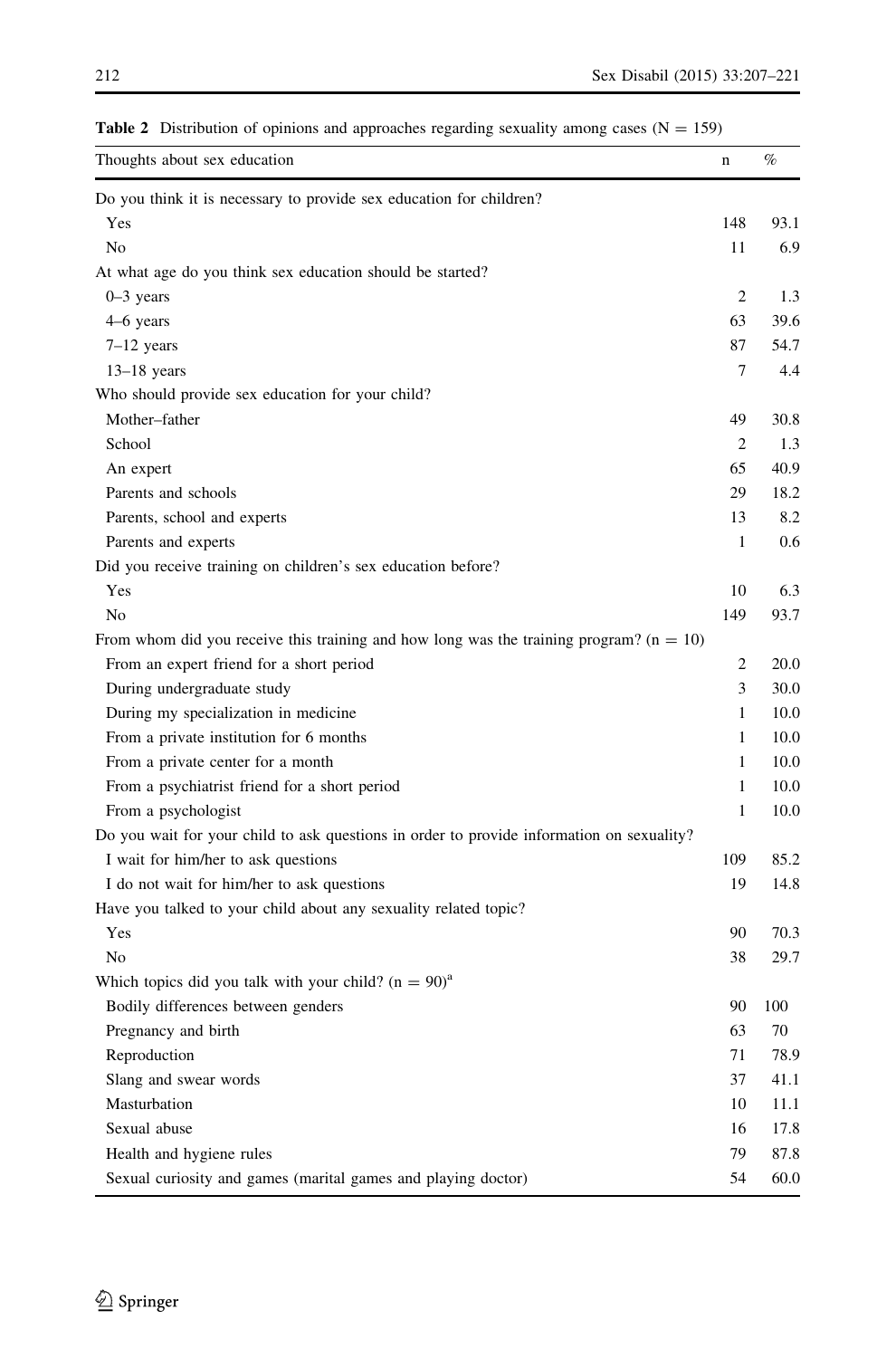# <span id="page-6-0"></span>Table 2 continued

| Thoughts about sex education        |    | $\%$ |
|-------------------------------------|----|------|
| <b>AIDS</b>                         | 13 | 14.4 |
| Other sexually transmitted diseases | 15 | 16.7 |

<sup>a</sup> More than one choice was marked

| <b>Table 3</b> Distribution of opinions regarding some behaviors observed in children aged between 3 and |  |  |  |  |  |  |
|----------------------------------------------------------------------------------------------------------|--|--|--|--|--|--|
| 6 years, sexual development and sex education $(N = 159)$                                                |  |  |  |  |  |  |

|                                                                                                                                                                                                                     | True        |      | False |      | I do not know            |      |
|---------------------------------------------------------------------------------------------------------------------------------------------------------------------------------------------------------------------|-------------|------|-------|------|--------------------------|------|
|                                                                                                                                                                                                                     | $\mathbf n$ | $\%$ | n     | $\%$ | $\mathbf n$              | $\%$ |
| Children who are 6 years old may try to<br>perform sexual behaviors they see on<br>(kissing, sleeping together, etc.)                                                                                               | 150         | 94.3 | 9     | 5.7  | $\overline{\phantom{0}}$ |      |
| Sexual development and sex education<br>start during the maternal period and<br>continues through the life span                                                                                                     | 150         | 94.3 | 9     | 5.7  | $\overline{\phantom{0}}$ |      |
| Children aged between 5 and 6 years<br>may try to touch their mothers' or<br>other women's breasts                                                                                                                  | 153         | 96.2 | 6     | 3.8  |                          |      |
| The first information on sexuality<br>should be provided by parents for<br>their children                                                                                                                           | 150         | 94.3 | 9     | 5.7  |                          |      |
| Children's and adults' sexual behaviors<br>are not similar and are not performed<br>for the same purposes                                                                                                           | 143         | 89.9 | 13    | 8.2  | 3                        | 1.9  |
| Children aged between 5 and 6 years<br>sometimes may try to kiss other<br>children or peers by force                                                                                                                | 139         | 87.4 | 17    | 10.7 | 3                        | 1.9  |
| Children should be oriented toward<br>choosing gender appropriate clothes.<br>Toys, colors, etc.                                                                                                                    | 139         | 87.4 | 16    | 10.1 | $\overline{4}$           | 2.5  |
| Children aged between 5 and 6 years<br>may try to undress other children or<br>peers                                                                                                                                | 122         | 76.7 | 23    | 14.5 | 14                       | 8.8  |
| Sex education should be provided at<br>kinder garden                                                                                                                                                                | 127         | 79.9 | 19    | 11.9 | 13                       | 8.2  |
| Girls' effort to look like their mothers<br>and boys' effort to look like their<br>fathers is called identification and this<br>process takes place in order to adopt<br>sexual identity during 3–6 years of<br>age | 130         | 81.8 | 17    | 10.7 | 12                       | 7.5  |
| Children aged between 3 and 6 years<br>may try to Show their genitals to<br>other children or peers or adults                                                                                                       | 121         | 76.1 | 28    | 17.6 | 10                       | 6.3  |
| Sexual abuse is an adults' sex-oriented<br>approach toward a child and involves<br>sex related acts. expressions and<br>thoughts                                                                                    | 127         | 79.9 | 19    | 11.9 | 13                       | 8.2  |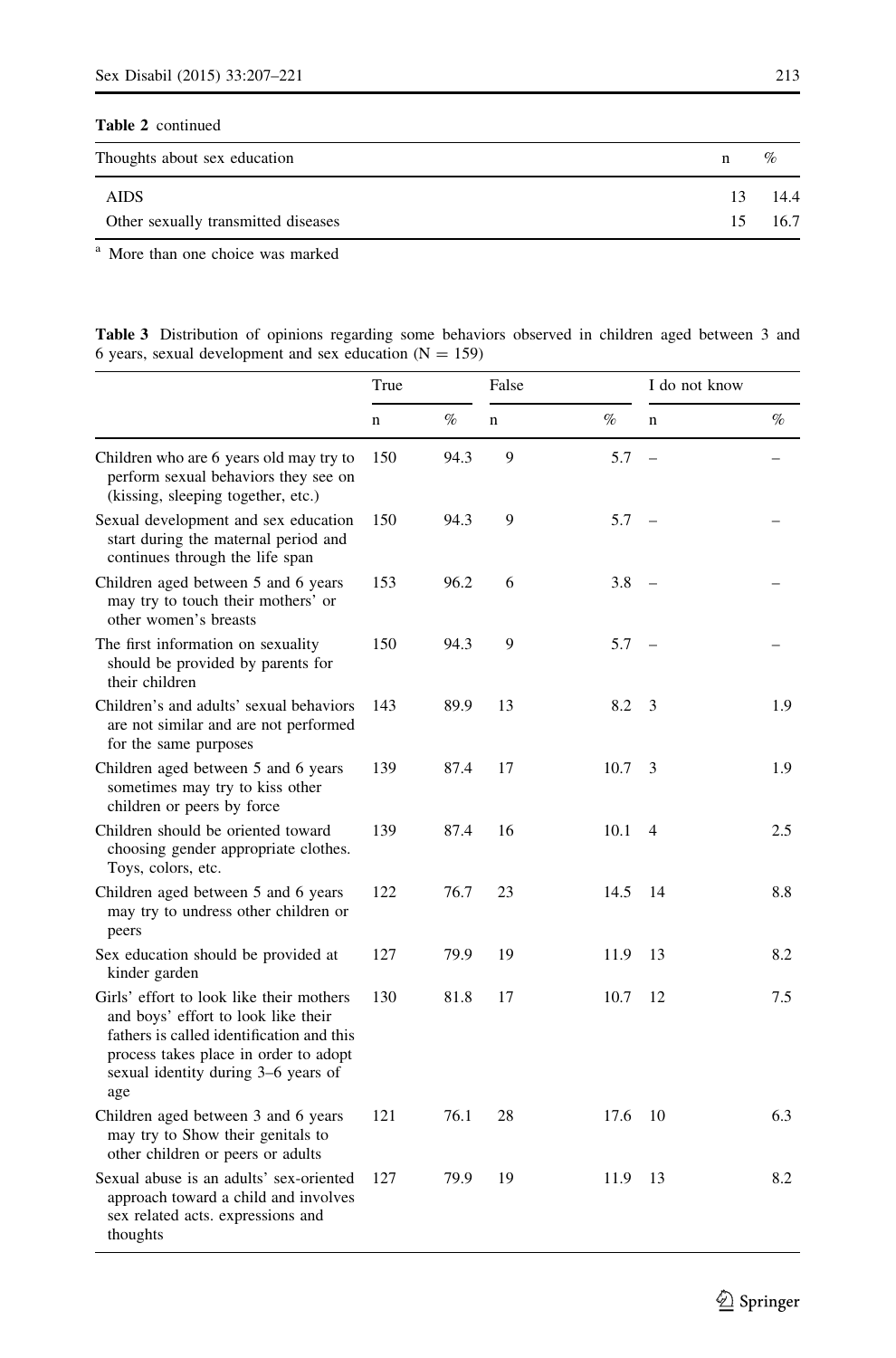# Table 3 continued

|                                                                                                                                                                                            | True        |      | False       |      | I do not know |      |
|--------------------------------------------------------------------------------------------------------------------------------------------------------------------------------------------|-------------|------|-------------|------|---------------|------|
|                                                                                                                                                                                            | $\mathbf n$ | $\%$ | $\mathbf n$ | $\%$ | n             | %    |
| It is important for the development of<br>children aged between 5 and 6 years<br>to know names of body parts and<br>their functions                                                        | 131         | 82.4 | 19          | 11.9 | 9             | 5.7  |
| Children do not have sexual instincts                                                                                                                                                      | 37          | 23.3 | 97          | 61.0 | 25            | 15.7 |
| Children aged between 5 and 6 years<br>can define/explain their gender<br>according to cultural characteristics                                                                            | 137         | 86.2 | 13          | 8.2  | 9             | 5.7  |
| Children do not need sex education<br>before the age of 5–6                                                                                                                                | 123         | 77.4 | 29          | 18.2 | 7             | 4.4  |
| It is normal for children aged between 5<br>and 6 years to play doctor and marital<br>games and during these games<br>children can take off their clothes and<br>inspect each other's body | 144         | 90.6 | 11          | 6.9  | 11            | 6.9  |
| Children start to ask questions about the<br>father's role and contribution<br>regarding birth after the age of 4                                                                          | 129         | 81.1 | 15          | 9.4  | 15            | 9.4  |
| Children aged between 5 and 6 years<br>can make gender appropriate toy<br>choices                                                                                                          | 149         | 93.7 | 7           | 4.4  | 3             | 1.9  |
| Children aged between 5 and 6 years<br>may sometimes use sex related slang<br>words                                                                                                        | 137         | 86.2 | 15          | 9.4  | 7             | 4.4  |
| Sexuality is a healthy and natural part<br>of life that starts at birth and<br>continues through the life span                                                                             | 142         | 89.3 | 14          | 8.8  | 3             | 1.9  |
| Children ask questions about sexuality<br>(questions about birth and pregnancy<br>such as "where do babies come<br>from?") before the age of 6 (at ages<br>2.5–3 in particular)            | 135         | 84.9 | 21          | 13.2 | 3             | 1.9  |
| Sexuality and sex education start during<br>adolescence                                                                                                                                    | 41          | 25.8 | 113         | 71.1 | 5             | 3.1  |
| Sucking the mother's breast is the first<br>sexual experience of the baby                                                                                                                  | 67          | 42.1 | 76          | 47.8 | 16            | 10.1 |
| Parents, teachers and caregivers should<br>be in cooperation in terms of sex<br>education                                                                                                  | 133         | 83.6 | 16          | 10.1 | 10            | 6.3  |
| Children aged between 5 and 6 years<br>are curious about other people's rest<br>room and bathing activities and may<br>try to observe them.                                                | 137         | 86.2 | 13          | 8.2  | 9             | 5.7  |
| Babies touch their genitals when their<br>diaper is changed and they enjoy this.<br>This behavior is the beginning of<br>taking pleasure                                                   | 126         | 79.2 | 21          | 13.2 | 12            | 7.5  |
| Children aged between 3 and 6 years<br>take pleasure in touching their own<br>genitals and being naked                                                                                     | 127         | 79.9 | 19          | 11.9 | 13            | 8.2  |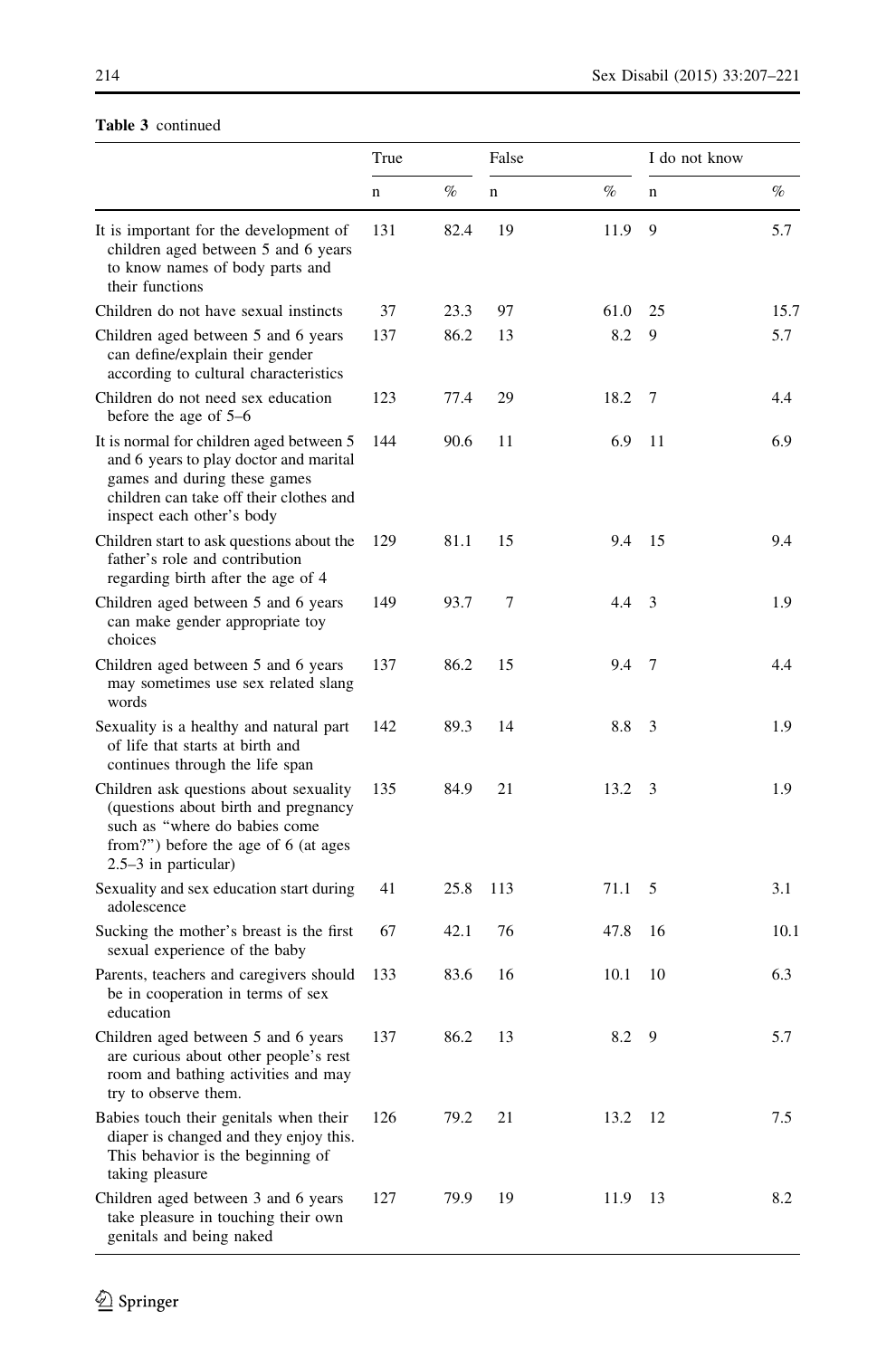## Table 3 continued

|                                                                                                                                                                           | True |      | False |        | I do not know  |      |  |
|---------------------------------------------------------------------------------------------------------------------------------------------------------------------------|------|------|-------|--------|----------------|------|--|
|                                                                                                                                                                           | n    | %    | n     | %      | n              | %    |  |
| Children should be punished when they<br>use slang words with sexual content                                                                                              | 81   | 50.9 | 60    | 37.7   | 18             | 11.3 |  |
| Sex education should be provided when<br>children start to ask questions about<br>sexuality                                                                               | 129  | 81.1 | 16    | 10.1   | 14             | 8.8  |  |
| Children ask questions about the<br>differences of girls' boys' bodies<br>before the age of 6 (at ages $2.5-3$ in<br>particular)                                          | 129  | 81.1 | 16    | 10.1   | 14             | 8.8  |  |
| Children who are 6 years old choose<br>clothes appropriate for their gender                                                                                               | 130  | 81.8 | 15    | 9.4    | 14             | 8.8  |  |
| Children should learn to name their<br>body parts in an appropriate and<br>decent fashion instead calling these<br>body parts with their real names                       | 130  | 81.8 | 21    | 13.2   | 8              | 5.0  |  |
| Children aged between 5 and 6 years<br>choose gender appropriate roles in<br>games                                                                                        | 137  | 86.2 | 11    | 6.9    | 11             | 6.9  |  |
| Parents are more responsible in<br>providing sex education for children<br>compared to schools                                                                            | 134  | 84.3 | 13    | 8.2    | 12             | 7.5  |  |
| In children aged between 5 and 6 years,<br>mothers should answer girls'<br>questions on sexuality and fathers<br>should answer boys' questions                            | 125  | 78.6 | 25    | 15.7   | 9              | 5.7  |  |
| Masturbation is a part of childhood<br>development                                                                                                                        | 64   | 40.3 | 73    | 45.9   | 22             | 13.8 |  |
| The effect of gender is observed in<br>friend choices during 3 years of age                                                                                               | 138  | 86.8 | 11    | 6.9    | 10             | 6.3  |  |
| Some sexuality related questions of<br>children aged between 5 and 6 years<br>can be ignored                                                                              | 132  | 83.0 | 23    | 14.5   | $\overline{4}$ | 2.5  |  |
| Family's social system provides a<br>model for children in their<br>relationships with other people and<br>teaches them many things                                       | 150  | 94.3 | 6     | 3.8    | 3              | 1.9  |  |
| It is not appropriate for girls and boys<br>who are 6 years old to sleep in the<br>same room in terms of their<br>development                                             | 134  | 84.3 | 20    | 12.6   | 5              | 3.1  |  |
| Only girls can be subject to sexual<br>abuse                                                                                                                              | 46   | 28.9 | 109   | 68.6 4 |                | 2.5  |  |
| Children aged 5–6 years can bathe with<br>their peers and parents                                                                                                         | 116  | 73.0 | 37    | 23.3   | 6              | 3.8  |  |
| Most children aged less than 6 years<br>and at age 3 in particular are curious<br>and talkative about their own and<br>other people's bodies, experiences<br>and feelings | 146  | 91.8 | 11    | 6.9    | 2              | 1.3  |  |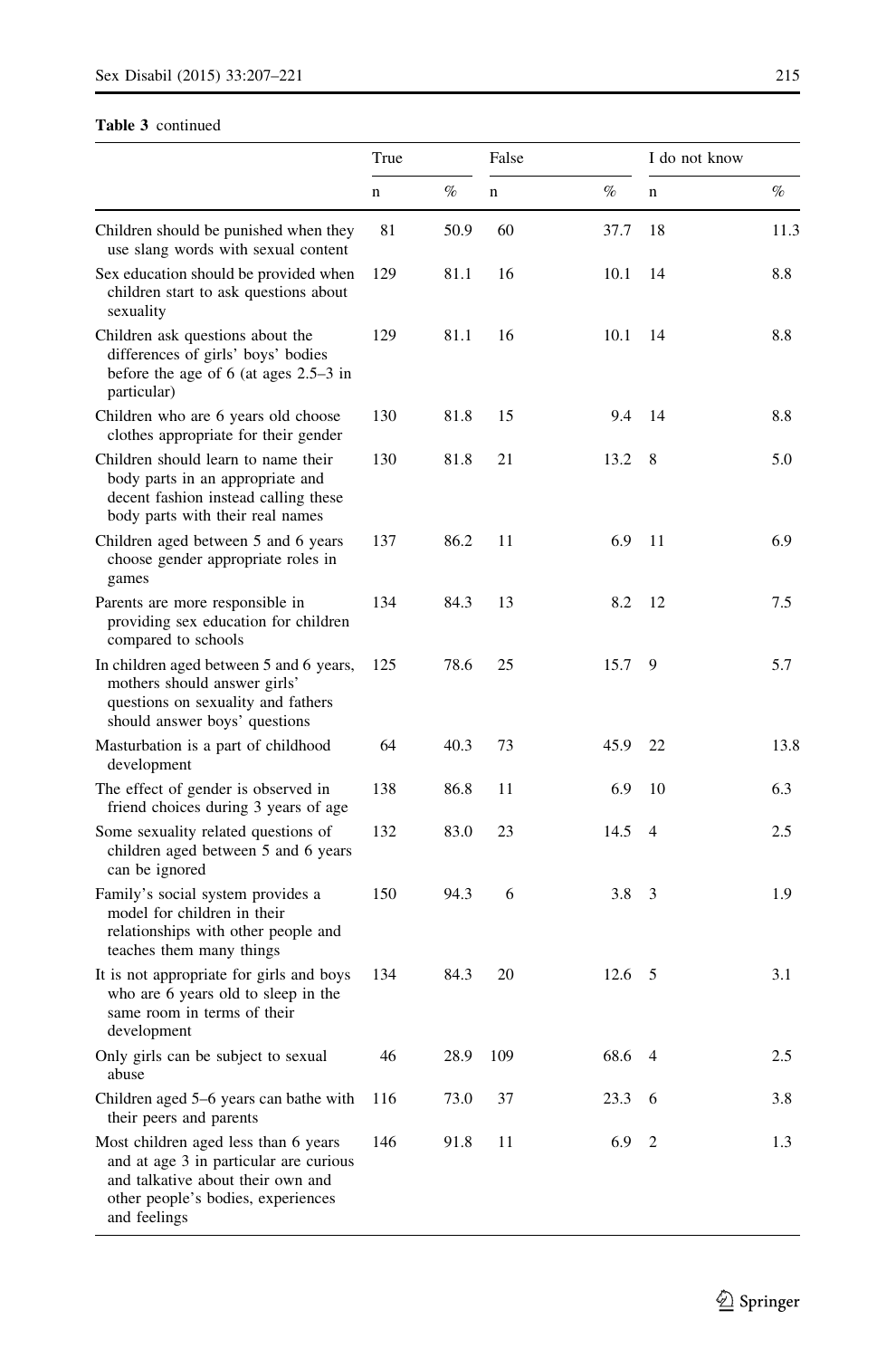|                                                                                                                                                                                                                                            | True           |      | False            |      | I do not know   |      |  |
|--------------------------------------------------------------------------------------------------------------------------------------------------------------------------------------------------------------------------------------------|----------------|------|------------------|------|-----------------|------|--|
|                                                                                                                                                                                                                                            | n              | $\%$ | $\mathbf n$      | $\%$ | $\mathbf n$     | $\%$ |  |
| Children's love for their caregivers,<br>teachers or parents can sometimes be<br>perceived as a romantic feeling                                                                                                                           | 147            | 92.5 | 8                | 5.04 |                 | 2.5  |  |
| If you encounter a scene that includes<br>sexuality while you are watching<br>television with your child possible<br>solutions for this situation are turning<br>off the television, switching the<br>channel or closing your child's eyes | - 137          | 86.2 | 12               | 7.5  | - 10            | 6.3  |  |
| Total number of correct answers                                                                                                                                                                                                            | $\bar{X}$ + SD |      | $33.15 \pm 5.70$ |      | $Range = 17-40$ |      |  |

## Table 3 continued

# Discussion

In a review of studies conducted between 1975 to the present on the topic of preschool children in Turkey, we determined that topics related to sexual development and sex education were never mentioned in earlier studies. It was seen, however, that a small number of studies gradually emerged after the 1980s and the number of these studies continued to increase [\[22\]](#page-14-0).

## Sexual Education

In the present study, it was found that  $93.1\%$  of the respondents thought that it was necessary to provide children with sex education and the majority (54.7 %) stated that sex education for children should start at the ages of between 7 and 12 years. Tugʻrul and Artan [[23](#page-14-0)] reported that 7.5 % of mothers believed that the sex education of children should start at ages 0–3 while 17.4 % believed this should happen at 3–6 years of age, 39.6 % pointed to the elementary school years as the appropriate time, and  $27.8\%$  thought that the high school years are the best time. In a study El Shaieb and Wurtele [\[24\]](#page-14-0) conducted with parents, it was determined that families did not talk to their children about sexuality before the ages of 5–7 years. Ages 7–12 correspond to the period that children start to attend elementary school. However, in the literature, it has been reported that providing sex education at early ages would contribute to the formation of healthier sex lives during adulthood  $[25]$ . When we look at Freud's developmental stages, we see that sexuality is present at birth and that during the phallic phase (3–6 years of age) behaviors such as masturbation are among the dominant functions of the phase [[26](#page-14-0)]. Experiences pertaining to the earlier stages of life are very influential in the development of a sexual identity. Sexual experience and sexual perception are affected by personal experience and contribute to the development of gender identity [[8](#page-13-0), [9,](#page-13-0) [27\]](#page-14-0).

When we examined the responses given to the question ''Who should provide sex education for your child?'' that was related to the respondent's opinions and approaches regarding sex education, we observed that 40.9 % answered as ''An expert should provide sex education for my child'' and 30.8 % of the cases responded as ''Parents should be the ones to provide their children with sex education." In their study with mothers, Tuğrul and Artan [[23](#page-14-0)] found that 89.8 % of mothers believed that mothers should be the ones to give a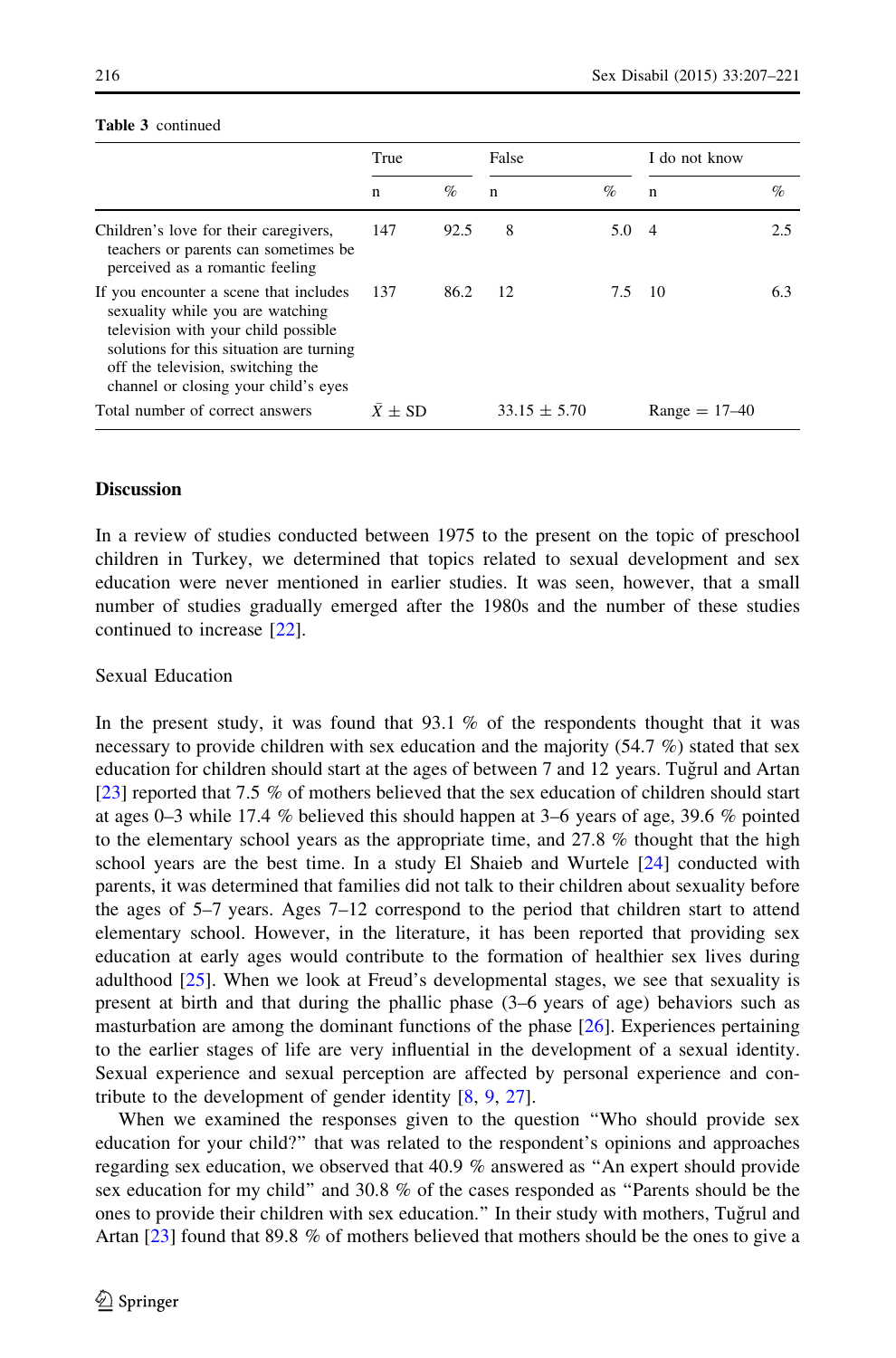| Socio-demographic characteristics | $\bar{X} \pm SD$ | Level of significance |  |  |
|-----------------------------------|------------------|-----------------------|--|--|
| Gender                            |                  | $U = 2,787.50$        |  |  |
| Female                            | $33.57 \pm 5.66$ | $Z = -0.782$          |  |  |
| Male                              | $32.50 \pm 5.74$ | $p = 0.434$           |  |  |
| Age group                         |                  | $KW = 12.000$         |  |  |
| 25 vs. $\downarrow$               | $27.00 \pm 3.55$ | $p = 0.007$           |  |  |
| $26 - 30$ years                   | $32.34 \pm 5.79$ |                       |  |  |
| $31-35$ years                     | $34.85 \pm 5.88$ |                       |  |  |
| 36 vs. $\uparrow$                 | $33.11 \pm 5.40$ |                       |  |  |
| Marital status                    |                  | $KW = 11.02$          |  |  |
| Married                           | $33.58 \pm 5.70$ | $p = 0.004$           |  |  |
| Single                            | $30.30 \pm 5.05$ |                       |  |  |
| Divorced                          | $37.75 \pm 2.62$ |                       |  |  |
| Family type                       |                  |                       |  |  |
| Nuclear family                    | $32.80 \pm 5.81$ |                       |  |  |
| Extended family                   | $34.60 \pm 4.87$ | $KW = 5.159$          |  |  |
| Single parent                     | $37.75 \pm 2.62$ | $p = 0.076$           |  |  |
| Do you have children?             |                  | $U = 1,330.50$        |  |  |
| Yes                               | $33.85 \pm 5.51$ | $Z = -2.866$          |  |  |
| N <sub>0</sub>                    | $30.25 \pm 5.62$ | $p = 0.004$           |  |  |
| Number of children $(n = 128)$    |                  |                       |  |  |
| 1                                 | $33.57 \pm 6.05$ |                       |  |  |
| $\overline{c}$                    | $33.86 \pm 5.54$ | $KW = 4.641$          |  |  |
| 3                                 | $35.40 \pm 3.93$ | $p = 0.200$           |  |  |
| 4 and more                        | $28.75 \pm 2.75$ |                       |  |  |
| <b>Educational</b> status         |                  |                       |  |  |
| Vocational school of health       | $27.41 \pm 4.94$ |                       |  |  |
| Associate of science              | $30.60 \pm 5.58$ | $U = 2,094.50$        |  |  |
| Bachelor's degree                 | $35.83 \pm 4.30$ | $Z = -2.796$          |  |  |
| Other                             | $28.27 \pm 4.46$ | $p = 0.005$           |  |  |
| Occupation                        |                  |                       |  |  |
| Doctor                            | $33.89 \pm 5.69$ | $KW = 61.54$          |  |  |
| Nurse                             | $31.76 \pm 5.50$ | $p = 0.000$           |  |  |

<span id="page-10-0"></span>Table 4 Distribution of differences in the number of correct responses by sociodemographic characteristics  $(N = 159)$ 

child sex education. In a qualitative study conducted with parents by Walker [\[28\]](#page-14-0), some parents reported that they wanted experts of sexual health education and health professionals to provide their children with sex education. This result is in parallel with our study. Our study revealed that, because the respondents were doctors and nurses, they recognized the importance of having a specialist be involved in every kind of education in the area of healthcare. It was observed furthermore that some of the respondents who had themselves received education in this area were the ones to suggest that ''experts should provide sex education.'' On the other hand, the second most common response that was received was that ''parents should provide sex education.'' This response is consistent with the results of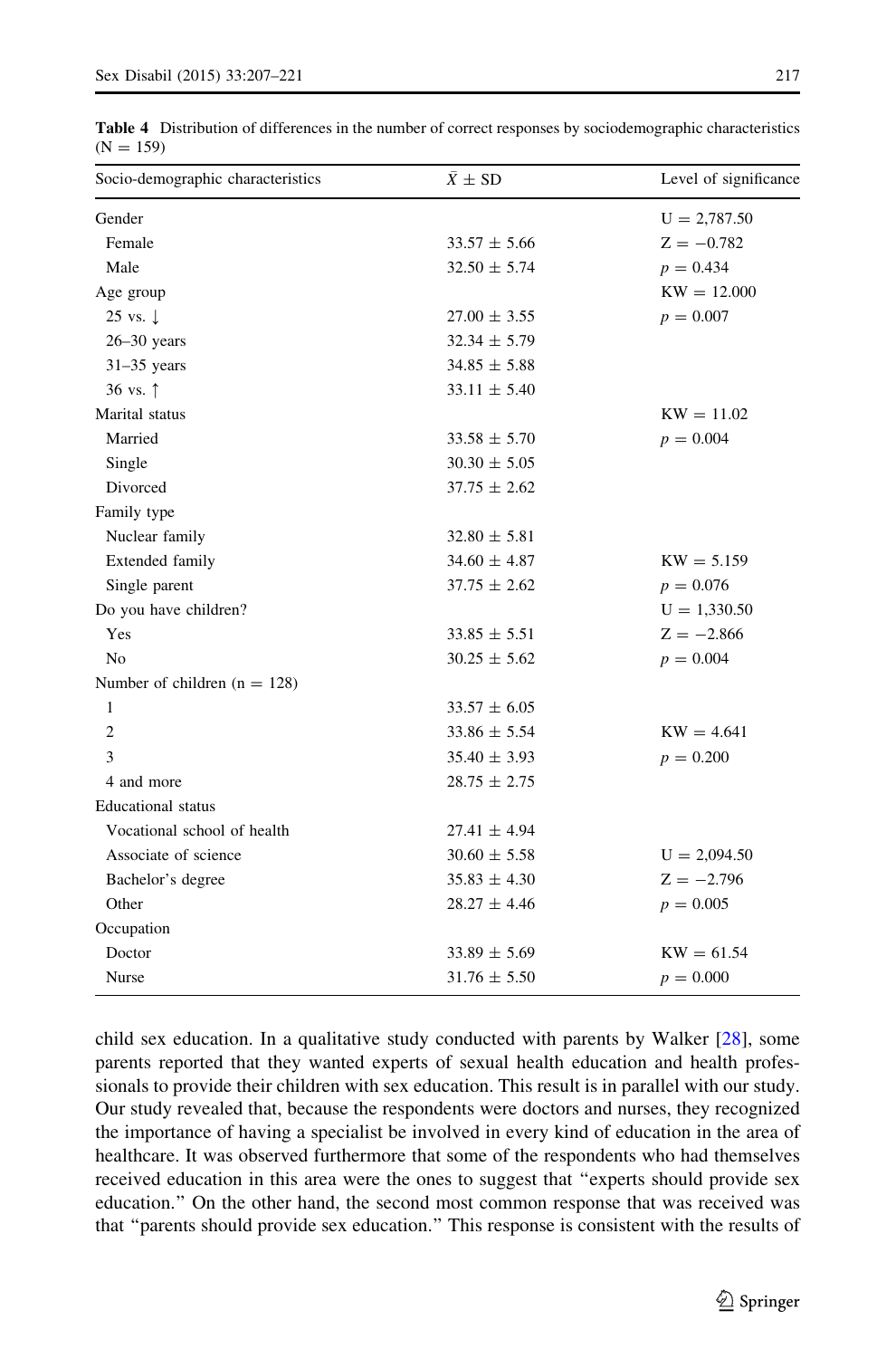| Thoughts about sex education                                                                 | $\bar{X} \pm SD$               | Level of significance |  |  |
|----------------------------------------------------------------------------------------------|--------------------------------|-----------------------|--|--|
| Do you think it is necessary to provide sex education for children?                          |                                | $U = 527.50$          |  |  |
| Yes                                                                                          | $33.43 \pm 5.65$               | $Z = -1.96$           |  |  |
| N <sub>o</sub>                                                                               | $29.45 \pm 5.33$               | $p = 0.050$           |  |  |
| Did you receive training on children's sex education before?                                 |                                | $U = 499.50$          |  |  |
| Yes                                                                                          | $30.80 \pm 5.30$               | $Z = -1.75$           |  |  |
| N <sub>o</sub>                                                                               | $33.31 \pm 5.71$               | $p = 0.079$           |  |  |
| Do you wait for your child to ask questions in order to provide information on<br>sexuality? | $U = 1,421.00$<br>$Z = -0.433$ |                       |  |  |
| I wait for him/her to ask questions                                                          | $33.10 \pm 5.66$               | $p = 0.665$           |  |  |
| I do not wait for him/her to ask questions                                                   | $33.45 \pm 6.08$               |                       |  |  |
| Have you talked to your child about any sexuality related topic?                             | $U = 814.50$                   |                       |  |  |
| Yes                                                                                          | $36.59 \pm 3.14$               | $Z = -8.00$           |  |  |
| No                                                                                           | $28.55 \pm 5.09$               | $p = 0.000$           |  |  |

<span id="page-11-0"></span>Table 5 Distribution of differences in the number of correct responses by opinions and approaches regarding sex education  $(N = 159)$ 

Tuğrul and Artan's study. The small number of subjects who received this kind of education indicates that cultural mores still have an influence on people in this domain.

# Attitudes Towards Sexual Education

In the study, it was determined that the most talked about topic with children was ''bodily differences between genders" (100 %), whereas the least talked about topic was "masturbation"  $(41.1 \%)$  among the respondents. In a study by El Shaieb and Wurtele  $[24]$  $[24]$  $[24]$ conducted with families, it was found that parents had the most difficulty in talking about masturbation and nocturnal ejaculation with their children. In a study by Diiorio et al. [[29](#page-14-0)] conducted with parents, it was determined that the topic families talked least about with their children was masturbation  $(8-40\%)$ . These results support our study findings.

In the study, 85.2 % of the respondents reported that they waited for their children to ask relevant questions before providing them with information on sexuality. In a qualitative study by Walker [[28\]](#page-14-0) conducted with families, some mothers reported that they answered questions about sexuality only if children asked such questions. Family counselors state that parents should initiate conversations about human anatomy during the preschool period, and about reproduction and birth in particular by age 2 years without waiting for their children to ask questions about sexuality [[18](#page-13-0)]. In our society, bringing up any topic related to sexuality is considered shameful, sinful and subjects that are avoided, not spoken out loud or mentioned in any way  $[3, 26]$  $[3, 26]$  $[3, 26]$ . Studies have shown that waiting for a child to ask questions before starting with sex education leads to feelings of shyness and embarrassment because of the cultural pressures that exist. Parents need to be educated before this situation can change. The fact that there were so few respondents in our study who had received education in this area even though they were doctors and nurses is not surprising.

It was found in the study that the statement the respondents believed was the most accurate about the behavior of children in the age group 3–6 was ''children aged between 5 and 6 years may try to touch their mothers' or other women's breasts'' (96.2 %); the statement they believed was the least accurate was ''Sexuality and sex education starts during adolescence" (71.1 %). Aral et al. [\[30\]](#page-14-0) found that most of the parents in their study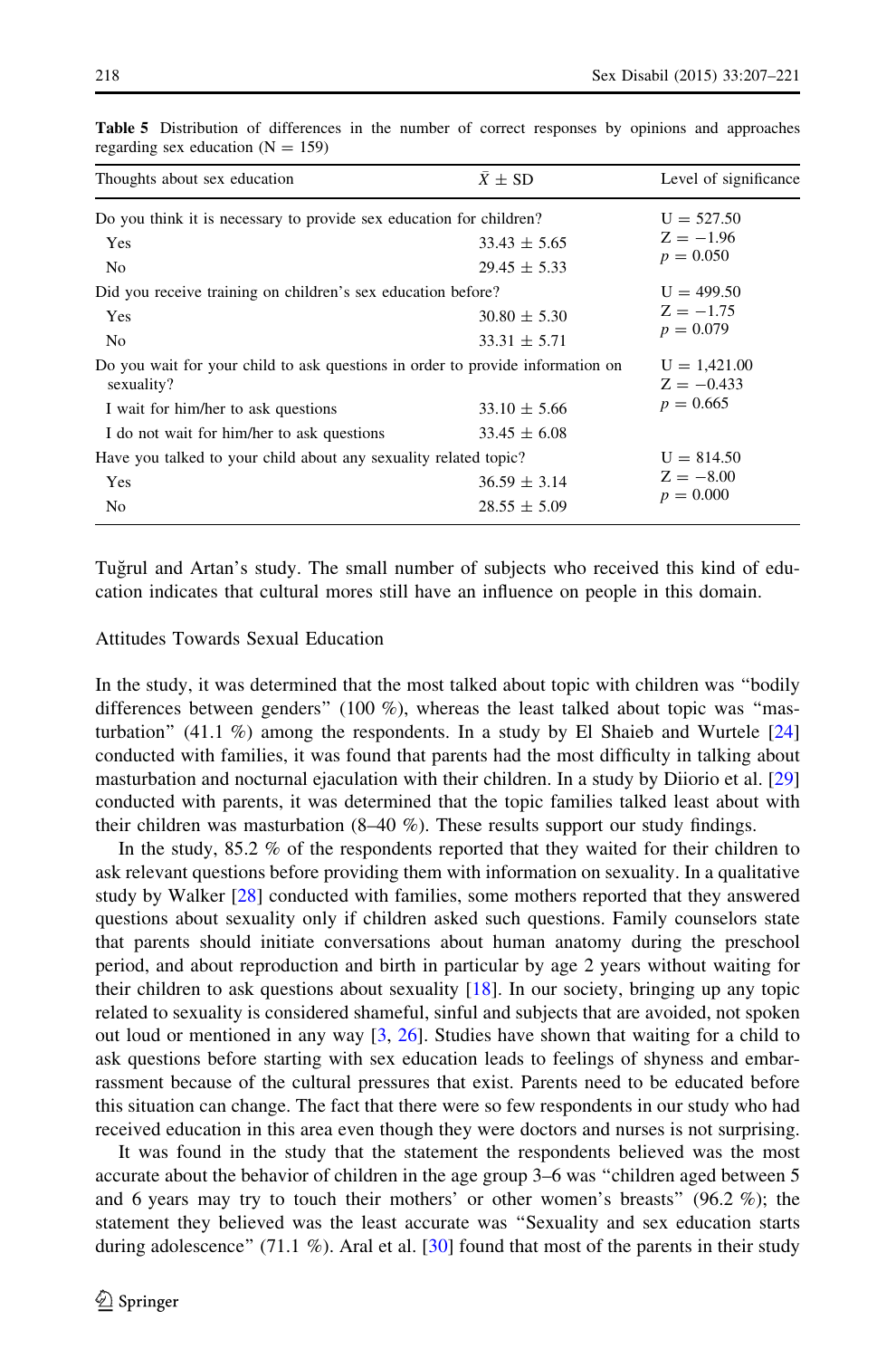believed that sexual education should start in the pre-school period. This finding is consistent with our results. The data collected from the parents of children in the age group 4–6 by Eser and Çeliköz [\[31\]](#page-14-0) in their study on "The effects of parental attitudes toward the development of sexual identity in the development of a child's sexual identity'' indicated that 78.7 % of the children had not tried to touch the bodies of adults.

In the study, it was determined that the number of correct answers given by the respondents regarding children's sexual development and sex education was affected by age group, marital status, the status of having children, educational status, and occupation. In parallel to increases in age, increases in education and experience as well as being married and having children are believed to cause an increase in sensitivity toward the importance of child development. The fact that 93 % of our cases thought it was necessary to provide sex education for children supports our assumption. Another finding explaining this result is that considering the necessity of sex education for children and the status of talking to children on any topic related to sexuality affected the number of correct answers given by our respondents pertaining to children's sexual development and sex education.

In the study, 78.6 % of the cases regarded the statement ''In children aged between 5 and 6 years, girls' questions about sexuality should be answered by mothers and boys' questions should be answered by fathers'' as true. In previous studies, it was demonstrated that mothers talked about sexuality to female children and fathers to male children more frequently [\[32,](#page-14-0) [33\]](#page-14-0). These results support our study findings.

In the study, the statement ''If you encounter a scene that includes sexuality while you are watching television with your child, possible solutions for this situation are turning off the television, switching the channel or closing your child's eyes'' was regarded as true by 86.2 % of the respondents and as false by 7.5 %. Attitudes toward topics related to sexuality within the family may affect the development of sexual identity. Excessive supervision can lead to sexual fears and the development of a sexual identity that is characterized by shyness [[26](#page-14-0)].

In the study, the statement ''Children do not have sexual instincts'' was regarded as true by 23.3 % of the respondents and as false by 61 %. Children start experiencing sexuality at an early age [\[34\]](#page-14-0). Freud argued that we possess the two basic instincts of death and sexuality at birth and that the sexual instinct is a part of the instinct to live [[25](#page-14-0), [35](#page-14-0)].

In the study, the statement ''Parents are more responsible than schools in providing children with sex education'' was regarded as true by 84.3 % of the respondents and as false by 8.2 %. On the other hand, the statement "Mothers and fathers should provide children with their first information on sexuality'' was regarded as true by 94.3 % and as false by 5.7 %. A great amount of health education begins in the family. In annual surveys, children identify their parents as an important source of sex education [[29](#page-14-0)]. There are findings indicating that talking about sex with parents affects children's sexual behavior during adolescence. It was reported that young people who received sex education at home started having sex later and engaged less in risky behaviors [\[36](#page-14-0), [37\]](#page-14-0). In a previous study, it was determined that parents wanted to talk to their children about sexual behavior but they felt embarrassed and uncomfortable and thought that they did not have the skills or the information to talk about sex [[38](#page-14-0)].

#### Conclusion and Recommendations

The scope of our study included doctors and nurses, who are in an important position to provide parents with information on children's sexual development and sex education and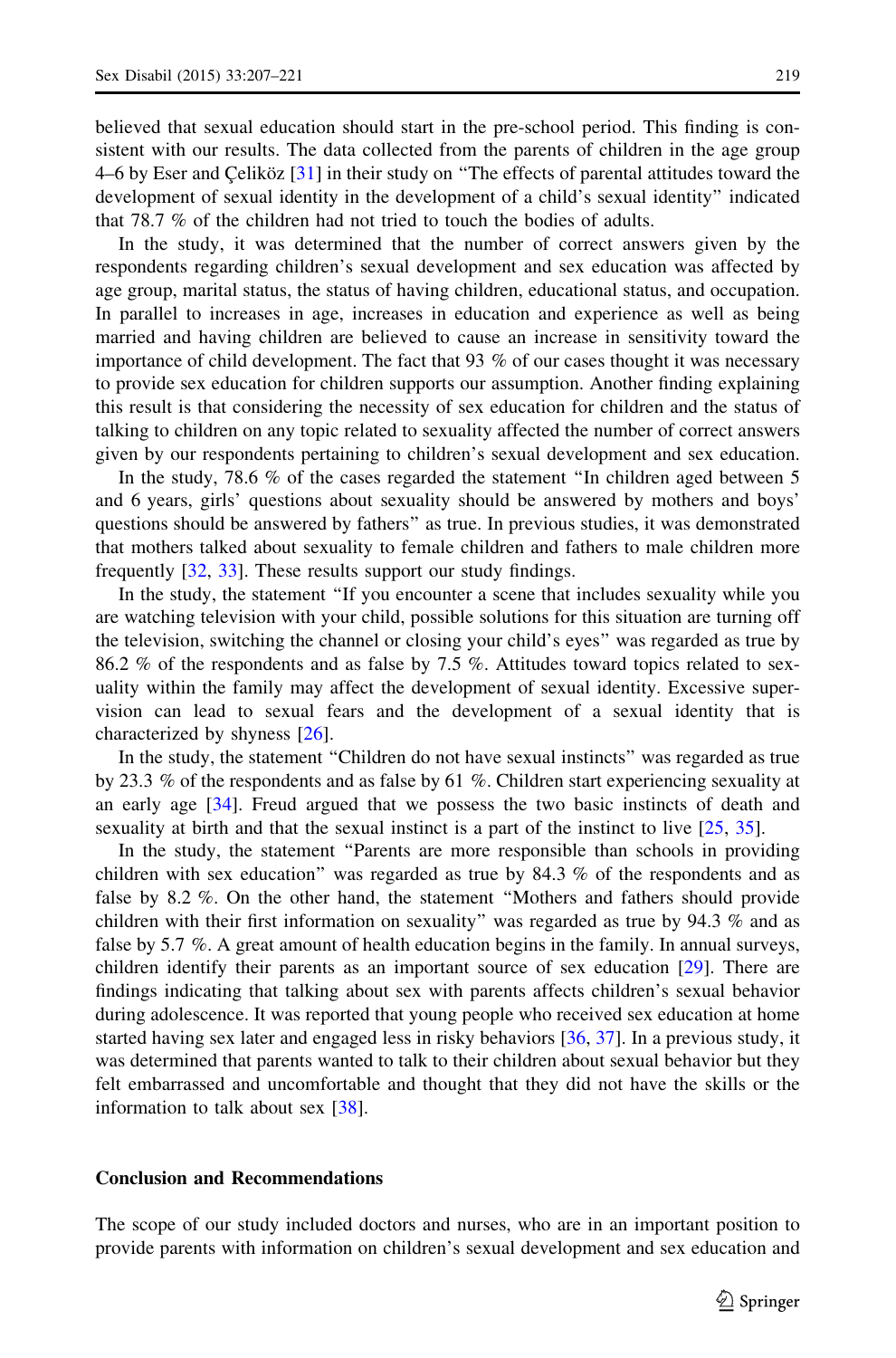<span id="page-13-0"></span>are a group that parents regard as sources of reference. Approximately all of our respondents thought that it is necessary to provide children with sex education, and the majority thought that sex education should be provided for children between the ages 7–12. However, in a review of our study findings, we observed that culture had an important impact on sex-related approaches and that embarrassment and shyness is very common. Due to the small number of people who receive training on sex education, approaches to sexuality and sex education are mainly affected by cultural mores. We therefore recommend that health professionals be provided with training programs on ''Sex education in children ages 0–6 years.''

Acknowledgments We thank the participants who participated in this study.

Conflict of interest This study has no conflict of interest/financial disclosure.

Open Access This article is distributed under the terms of the Creative Commons Attribution License which permits any use, distribution, and reproduction in any medium, provided the original author(s) and the source are credited.

#### **References**

- 1. Çağdaş, A., Seçer, Z.Ş.: Anne–Baba Eğitimi (Parenting Education). Kök Yayıncılık, Başak Matbaacılık, 2. Baskı, Ankara (2006)
- 2. Vlachou, M., Andreou, E., Botsoglou, K., Didaskalou, E.: Bully/Victim problems among preschool children: a review of current research evidence. Educ. Psychol. Rev. 23, 329–358 (2011)
- 3. Çalışandemir, F., Bencik, S., Artan, I.: Sexual education of children: an overview from the past to present. Educ. Sci. 33, 14–27 (2008)
- 4. Matziou, V., Perdikaris, P., Petsios, K., Gymnopoulou, E., Galanis, P., Brokalaki, H.: Greek students' knowledge and sources of information regarding sex education. Int. Nurs. Rev. 56, 354–360 (2009)
- 5. Bulut, A., Gölbaşı, Z.: The evaluation of communication between adolescent girls and their mothers related to sexual issues. TAF Prev. Med. Bull. 8(1), 27–36 (2009)
- 6. Pinar, G., Doğan, N., Ökdem, Ş., Algıer, L., Öksüz, E.: Knowledge, attitudes and behavior of students related to sexual health in a private university. Tip. Araştırmaları Derg.  $7(2)$ ,  $105-113$  (2009)
- 7. Set, T., Dağdeviren, N., Aktürk, Z.: Sexuality of adolescents. Genel Tıp. Derg. 16(3), 137–141 (2006)
- 8. Wilkinson, V.J., Theodore, K., Raczka, R.: As normal as possible': sexual identity development in people with intellectual disabilities transitioning to adulthood. Sex. Disabil. (2014). doi:[10.1007/](http://dx.doi.org/10.1007/s11195-014-9356-6) [s11195-014-9356-6](http://dx.doi.org/10.1007/s11195-014-9356-6)
- 9. Bedard, C., Zhang, H.L., Zucker, K.J.: Gender identity and sexual orientation in people with developmental disabilities. Sex. Disabil. 28, 165–175 (2010)
- 10. Swango-Wilson, A.: Systems theory and the development of sexual identity for individuals with intellectual/developmental disability. Sex. Disabil. 28, 157–164 (2010)
- 11. Brunnberg, E., Bostrom, L., Berglund, M.: Sexuality of 15/16-year-old girls and boys with and without modest disabilities. Sex. Disabil. 27, 139–153 (2009)
- 12. Oladunni, T.M.: Sexual behavior and practices among adolescents with disabilities in Southwest Nigeria. Sex. Disabil. 30, 289–299 (2012)
- 13. Ekstrand, M., Larrson, M., Von Essen, L., Tyden, T.: Swedish teenager perceptions of teenage pregnancy, abortion, sexual behavior, and contraceptive habits: a focus group study among 17-year-old female high-school students. Acta Obstet. Gynecol. Scand. 84, 980–986 (2005)
- 14. Bayhan, S.P., Artan, I.: Child Development and Education. Morpa Yayınları, Istanbul (2004)
- 15. Tuzcuoğlu, N., Tuzcuoğlu, S.: Child Sexual Education—Mother, How I Was Born? Morpa Kültür Yayınları, 2. Baskı, Istanbul (2004)
- 16. Bulut, A.: Youth health awareness, sexual education concept in Turkey. J. Child. 4(1), 8–10 (2004)
- 17. Artan, I.: The implementation through courses of sex education activities. Yaşadıkça Eğitim. 73, 16–19 (2002)
- 18. Cappello, D.: When sex ed meets parent ed: supporting parents as sexuality educators. SIECUS Rep. 29(2), 4–6 (2001)